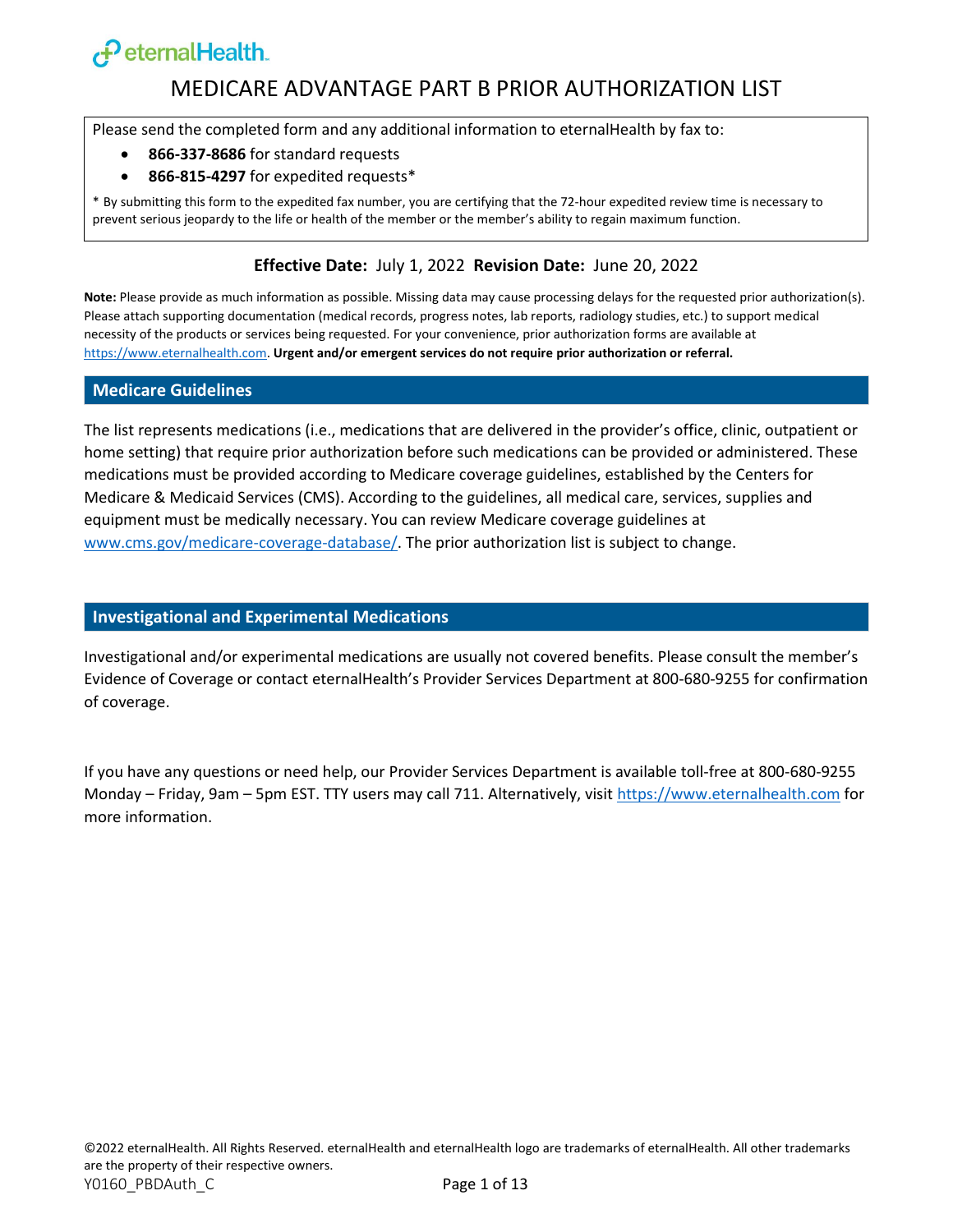| <b>Procedural Code</b> | <b>Drug Name</b>                                       | <b>Code Description</b>                                                                                                                                                                                     |
|------------------------|--------------------------------------------------------|-------------------------------------------------------------------------------------------------------------------------------------------------------------------------------------------------------------|
| 90283                  | Carimune, Octagam,<br>Gammagard,<br>Gammaked, Privigen | Immune globulin (IgIV), human, for intravenous use                                                                                                                                                          |
| 90284                  | Hizentra,<br>Gamunex                                   | Immune globulin (SCIg), human, for use in subcutaneous infusions, 100<br>mg, each                                                                                                                           |
| 90378                  | Synagis                                                | Respiratory syncytial virus, monoclonal antibody, recombinant, for<br>intramuscular use, 50 mg, each                                                                                                        |
| A9513                  | Lutathera                                              | Lutetium lu 177, dotatate, therapeutic, 1 millicurie                                                                                                                                                        |
| A9543                  | Zevalin Y-90                                           | Yttrium Y-90 ibritumomab tiuxetan, therapeutic, per treatment dose, up to<br>40 mCi                                                                                                                         |
| A9590                  | Azedra                                                 | Iodine i-131 iobenguane, therapeutic, 1 millicurie                                                                                                                                                          |
| A9606                  | Xofigo                                                 | Radium ra-223 dichloride, therapeutic, per microcurie                                                                                                                                                       |
| C9047                  | Cablivi                                                | Injection, caplacizumab-yhdp, 1 mg                                                                                                                                                                          |
| C9094                  | Enjaymo                                                | Injection, sutimlimab-jome, 10 mg                                                                                                                                                                           |
| C9095                  | Kimmtrak                                               | Injection, tebentafusp-tebn, 1 mcg                                                                                                                                                                          |
| C9096                  | Releuko                                                | Injection, filgrastim-ayow, biosimilar, (Releuko), 1 mcg                                                                                                                                                    |
| C9097                  | Vabysmo                                                | Injection, faricimab-svoa, 0.1 mg                                                                                                                                                                           |
| C9098                  | Carvykti                                               | Ciltacabtagene autoleucel, up to 100 million autologous B-cell maturation<br>antigen (BCMA) directed CAR-positive T cells, including leukapheresis and<br>dose preparation procedures, per therapeutic dose |
| C9257                  | Avastin                                                | Injection, bevacizumab, 0.25 mg                                                                                                                                                                             |
| C9399                  |                                                        | Unclassified drugs or biologicals                                                                                                                                                                           |
| J0129                  | Orencia                                                | Injection, abatacept, 10 mg (code may be used for Medicare when drug<br>administered under the direct supervision of a physician, not for use when<br>drug is self-administered)                            |
| J0135                  | Humira                                                 | Injection, adalimumab, 20 mg                                                                                                                                                                                |
| J0172                  | Aduhelm                                                | Injection, aducanumab-avwa, 2 mg                                                                                                                                                                            |
| J0178                  | Eylea                                                  | Injection, aflibercept, 1 mg                                                                                                                                                                                |
| J0179                  | Beovi                                                  | Injection, brolucizumab-dbll, 1 mg                                                                                                                                                                          |
| J0180                  | Fabrazyme                                              | Injection, agalsidase beta, 1 mg                                                                                                                                                                            |
| J0185                  | Emend                                                  | Injection, aprepitant, 1 mg                                                                                                                                                                                 |
| J0202                  | Lemtrada                                               | Injection, alemtuzumab, 1 mg                                                                                                                                                                                |
| J0219                  | Nexviazyme                                             | Injection, avalglucosidase alfa-ngpt, 4 mg                                                                                                                                                                  |
| J0220                  | Myozyme                                                | Injection, alglucosidase alfa, 10 mg, not otherwise specified                                                                                                                                               |
| J0221                  | Lumizyme                                               | Injection, alglucosidase alfa, (Lumizyme), 10 mg                                                                                                                                                            |
| J0222                  | Onpattro                                               | Injection patisiran 0.1 mg                                                                                                                                                                                  |
| J0223                  | Givlaari                                               | Injection givosiran 0.5 mg                                                                                                                                                                                  |
| J0224                  | Oxlumo                                                 | Injection, lumasiran, 0.5 mg                                                                                                                                                                                |
| J0256                  | Aralast NP, Prolastin,<br>Prolastin C, Zemaira         | Injection, alpha 1-proteinase inhibitor (human), not otherwise specified,<br>10 <sub>mg</sub>                                                                                                               |
| J0257                  | Glassia                                                | Injection, alpha 1 proteinase inhibitor (human), (Glassia), 10 mg                                                                                                                                           |
| J0364                  | Apokyn                                                 | Injection, apomorphine HCl, 1 mg                                                                                                                                                                            |
| J0485                  | Nulojix                                                | Injection, belatacept, 1 mg                                                                                                                                                                                 |
| J0490                  | Benlysta                                               | Injection, belimumab, 10 mg                                                                                                                                                                                 |
| J0491                  | Saphnelo                                               | Injection, anifrolumab-fnia, 1 mg                                                                                                                                                                           |
| J0517                  | Fasenra                                                | Injection benralizumab 1 mg                                                                                                                                                                                 |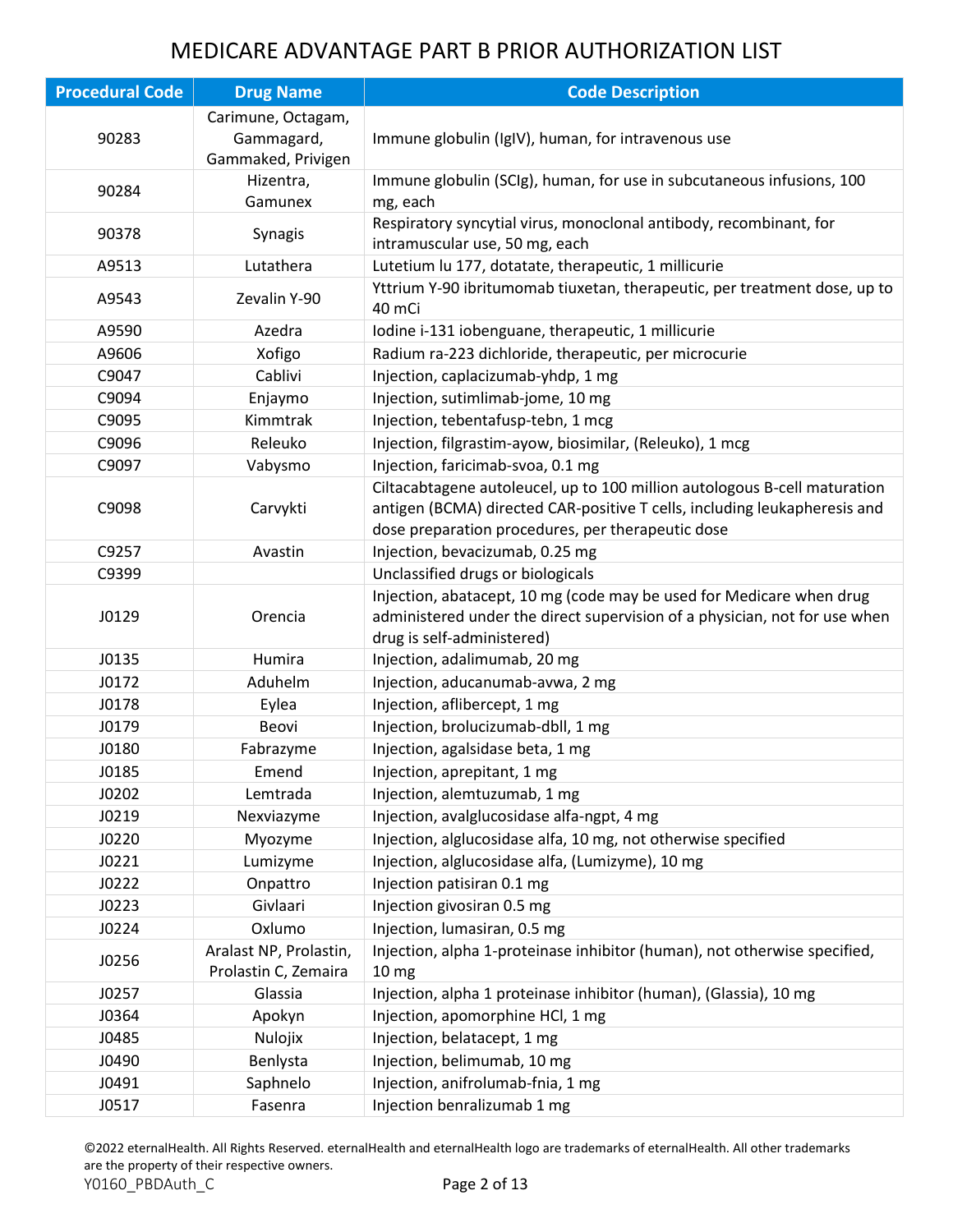| <b>Procedural Code</b> | <b>Drug Name</b>   | <b>Code Description</b>                                                                                                                                                                  |
|------------------------|--------------------|------------------------------------------------------------------------------------------------------------------------------------------------------------------------------------------|
| J0565                  | Zinplava           | Injection bezlotoxumab 10 mg                                                                                                                                                             |
| J0567                  | <b>Brineura</b>    | Injection cerliponase alfa 1 mg                                                                                                                                                          |
| J0570                  | Probuphine         | Buprenorphine implant, 74.2mg                                                                                                                                                            |
| J0571                  | Subutex            | Buprenorphine, oral, 1 mg                                                                                                                                                                |
| J0572                  | Suboxone           | Buprenorphine/naloxone, oral, less than or equal to 3 mg                                                                                                                                 |
| J0573                  | Suboxone           | Buprenorphine/naloxone, oral, greater than 3 mg, but less than or equal to<br>6 mg                                                                                                       |
| J0574                  | Suboxone           | Buprenorphine/naloxone, oral, greater than 6 mg, but less than or equal to<br>10 <sub>mg</sub>                                                                                           |
| J0575                  | Suboxone           | Buprenorphine/naloxone, oral, greater than 10 mg                                                                                                                                         |
| J0584                  | Crysvita           | Injection burosumab-twza 1 mg                                                                                                                                                            |
| J0585                  | Botox              | Injection, onabotulinumtoxina, 1 unit                                                                                                                                                    |
| J0586                  | Dysport            | Injection, abobotulinumtoxina, 5 units                                                                                                                                                   |
| J0587                  | Myobloc            | Injection, rimabotulinumtoxinb, 100 units                                                                                                                                                |
| J0588                  | Xeomin             | Injection, incobotulinumtoxina, 1 unit                                                                                                                                                   |
| J0593                  | Takhzyro           | Injection lanadelumab-flyo 1 mg                                                                                                                                                          |
| J0596                  | Ruconest           | Inj C-1 esterase inhib Ruconest 10 u                                                                                                                                                     |
| J0597                  | <b>Berinert</b>    | Injection, C-1 esterase inhibitor (human), Berinert, 10 units                                                                                                                            |
| J0598                  | Cinryze            | Injection, C-1 esterase, 10 units                                                                                                                                                        |
| J0599                  | Haegarda           | Inj C-1 esterase inhibitor 10 units                                                                                                                                                      |
| J0606                  | Parsabiv           | Injection, etelcalcetide, 0.1 mg                                                                                                                                                         |
| J0638                  | Ilaris             | Injection, canakinumab                                                                                                                                                                   |
| J0641                  | Fusilev            | Injection, levoleucovorin, 0.5 mg                                                                                                                                                        |
| J0642                  | Khapzory           | Injection, levoleucovorin (Khapzory), 0.5 mg                                                                                                                                             |
| J0717                  | Cimzia             | Injection, certolizumab pegol, 1 mg (code may be used for Medicare when<br>drug administered under the direct supervision of a physician, not for use<br>when drug is self-administered) |
| J0775                  | Xiaflex            | Injection, collagenase, clostridium histolyticum, 0.01 mg                                                                                                                                |
| J0791                  | Adakevo            | Injection crizanlizumab-tmca 1 mg                                                                                                                                                        |
| J0800                  | Acthar gel         | Injection, corticotropin, up to 40 units                                                                                                                                                 |
| J0850                  | Cytogam            | Injection, cytomegalovirus immune globulin intravenous (human), per vial                                                                                                                 |
| J0881                  | Aranesp            | Injection, darbepoetin alfa, 1 mcg (non-ESRD use)                                                                                                                                        |
| J0882                  | Aranesp            | Injection, darbepoetin alfa, 1 mcg (for ESRD on dialysis)                                                                                                                                |
| J0885                  | Epogen,<br>Procrit | Injection, epoetin alfa, (for non-ESRD use), 1000 units                                                                                                                                  |
| J0887                  | Mircera            | Injection, epoetin beta, 1 mcg, (for ESRD on dialysis)                                                                                                                                   |
| J0888                  | Mircera            | Injection, epoetin beta, 1 mcg, (for non-ESRD use)                                                                                                                                       |
| J0894                  | Dacogen            | Injection, decitabine, 1 mg                                                                                                                                                              |
| J0896                  | Reblozyl           | Injection, luspatercept-aamt, 0.25 mg                                                                                                                                                    |
| J0897                  | Prolia,<br>Xgeva   | Injection, denosumab, 1 mg                                                                                                                                                               |
| J1071                  | Depo-Testosterone  | Injection, testosterone cypionate, 1 mg                                                                                                                                                  |
| J1095                  | Dexycu             | Injection, dexamethasone 9%, intraocular, 1 mcg                                                                                                                                          |
| J1096                  | Dextenza           | Dexamethasone, lacrimal ophthalmic insert, 0.1 mg                                                                                                                                        |
| J1290                  | Kalbitor           | Injection, ecallantide, 1 mg                                                                                                                                                             |
| J1300                  | Soliris            | Injection, eculizumab, 10 mg                                                                                                                                                             |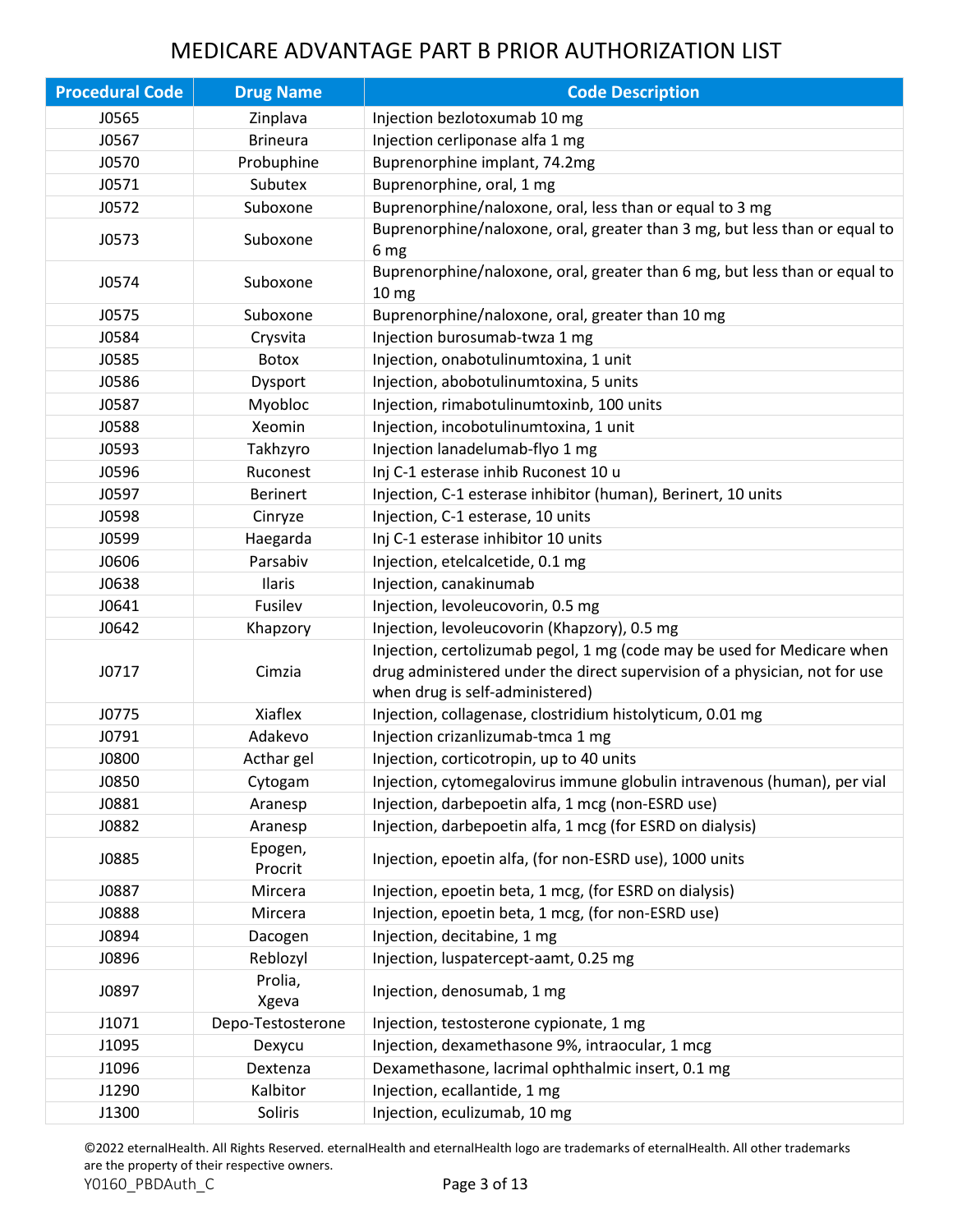| <b>Procedural Code</b> | <b>Drug Name</b>                    | <b>Code Description</b>                                                                                                                                                           |
|------------------------|-------------------------------------|-----------------------------------------------------------------------------------------------------------------------------------------------------------------------------------|
| J1301                  | Radicava                            | Injection, edaravone, 1 mg                                                                                                                                                        |
| J1303                  | <b>Utomiris</b>                     | Injection, ravulizumab-cwvz, 10 mg                                                                                                                                                |
| J1305                  | Evkeeza                             | Injection, evinacumab-dgnb, 5 mg                                                                                                                                                  |
| J1306                  | Leqvio                              | Injection, inclisiran, 1 mg                                                                                                                                                       |
| J1322                  | Vimizim                             | Injection, elosulfase alfa, 1 mg                                                                                                                                                  |
| J1325                  | Flolan                              | Injection, epoprostenol, 0.5 mg                                                                                                                                                   |
| J1426                  | Amondys 45                          | Injection, casimersen, 10 mg                                                                                                                                                      |
| J1427                  | Viltepso                            | Injection, viltolarsen, 10 mg                                                                                                                                                     |
| J1428                  | Exondys                             | Injection, eteplirsen, 10 mg                                                                                                                                                      |
| J1429                  | Vyondys 53                          | Injection, golodirsen, 10 mg                                                                                                                                                      |
| J1437                  | Monoferric                          | Injection, ferric derisomaltose, 10 mg                                                                                                                                            |
| J1438                  | Enbrel                              | Injection, etanercept, 25 mg (code may be used for Medicare when drug<br>administered under the direct supervision of a physician, not for use when<br>drug is self-administered) |
| J1442                  | Neupogen                            | Injection, filgrastim (G-CSF), excludes biosimilars, 1 microgram                                                                                                                  |
| J1447                  | Granix                              | Injection, tbo-filgrastim, 1 mcg                                                                                                                                                  |
| J1454                  | Akynzeo                             | Injection, fosnetupitant 235 mg and palonosetron 0.25 mg                                                                                                                          |
| J1458                  | Naglazyme                           | Injection, galsulfase, 1 mg                                                                                                                                                       |
| J1459                  | Privigen                            | Injection, immune globulin (Privigen), intravenous, nonlyophilized (e.g.,<br>liquid), 500 mg                                                                                      |
| J1460                  | Gamastan                            | Injection, gamma globulin, intramuscular, 1 cc                                                                                                                                    |
| J1551                  | Cutaquig                            | Injection, immune globulin (Cutaquig), 100 mg                                                                                                                                     |
| J1554                  | Asceniv                             | Injection, immune globulin (Asceniv), 500 mg                                                                                                                                      |
| J1555                  | Cuvitru                             | Injection, immune globulin (Cuvitru), 100 mg                                                                                                                                      |
| J1556                  | Bivigam                             | Injection, immune globulin (Bivigam), 500 mg                                                                                                                                      |
| J1557                  | Gammaplex                           | Injection, immune globulin, (Gammaplex), intravenous, nonlyophilized<br>(e.g., liquid), 500 mg                                                                                    |
| J1558                  | Xembify                             | Injection, immune globulin (Xembify), 100 mg                                                                                                                                      |
| J1559                  | Hizentra                            | Injection, immune globulin (Hizentra), 100 mg                                                                                                                                     |
| J1560                  | Gamastan                            | Injection, gamma globulin, intramuscular, over 10 cc                                                                                                                              |
| J1561                  | Gamunex,<br>Gammunex-C,<br>Gammaked | Injection, immune globulin, (Gamunex/Gamunex-C/Gammaked),<br>nonlyophilized (e.g., liquid), 500 mg                                                                                |
| J1562                  | Vivaglobin                          | Injection, immune globulin (Vivaglobin), 100 mg                                                                                                                                   |
| J1566                  | Gammagard SD<br>Carimune NF         | Injection, immune globulin, intravenous, lyophilized (e.g., powder), not<br>otherwise specified, 500 mg                                                                           |
| J1568                  | Octagam                             | Injection, immune globulin, (Octagam), intravenous, nonlyophilized (e.g.,<br>liquid), 500 mg                                                                                      |
| J1569                  | Gammagard liquid                    | Injection, immune globulin, (Gammagard liquid), nonlyophilized, (e.g.,<br>liquid), 500 mg                                                                                         |
| J1572                  | Flebogamma                          | Injection, immune globulin, (Flebogamma/Flebogamma Dif), intravenous,<br>nonlyophilized (e.g., liquid), 500 mg                                                                    |
| J1575                  | Hyqyvia                             | Injection, immune globulin/hyaluronidase, 100 mg immuneglobulin                                                                                                                   |
| J1599                  | Panzyga                             | Injection, immune globulin, intravenous, non-lyophilized (e.g., liquid), not<br>otherwise specified, 500 mg                                                                       |
| J1602                  | Simponi Aria                        | Injection, golimumab, 1 mg, for intravenous use                                                                                                                                   |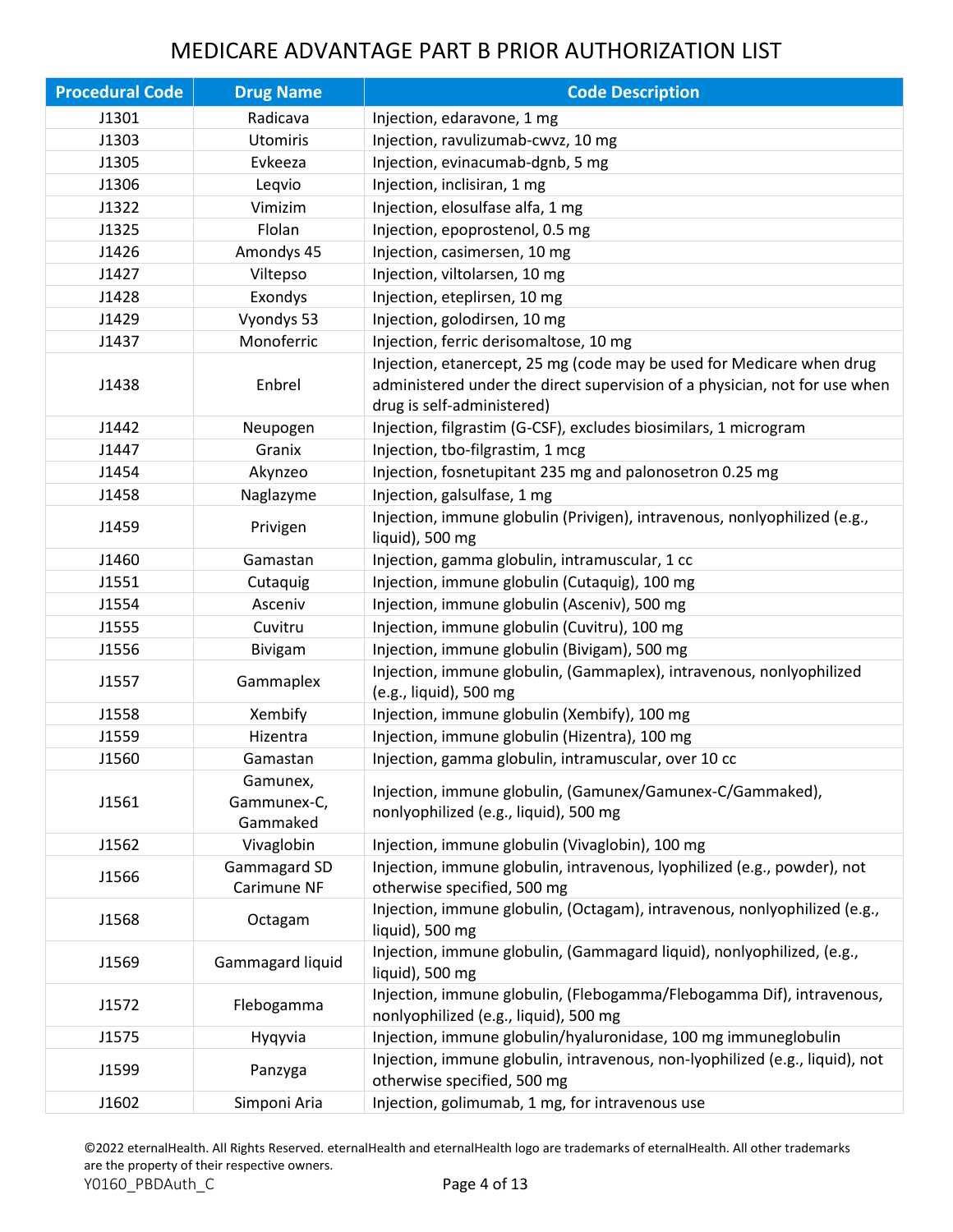| <b>Procedural Code</b> | <b>Drug Name</b>          | <b>Code Description</b>                                                                                                                                                                    |
|------------------------|---------------------------|--------------------------------------------------------------------------------------------------------------------------------------------------------------------------------------------|
| J1628                  | Tremfya                   | Injection, guselkumab, 1 mg                                                                                                                                                                |
| J1632                  | Zulresso                  | Injection, brexanolone, 1 mg                                                                                                                                                               |
| J1726                  | Makena                    | Injection, hydroxyprogesterone caproate, (Makena), 10 mg                                                                                                                                   |
| J1729                  | Makena                    | Injection, hydroxyprogesterone caproate, not otherwise specified, 10 mg                                                                                                                    |
| J1740                  | <b>Boniva</b>             | Injection, ibandronate sodium, 1 mg                                                                                                                                                        |
| J1743                  | Elaprase                  | Injection, idursulfase, 1 mg                                                                                                                                                               |
| J1744                  | Firazyr                   | Injection, icatibant, 1 mg                                                                                                                                                                 |
| J1745                  | Remicade                  | Injection, infliximab, excludes biosimilar, 10 mg                                                                                                                                          |
| J1746                  | Trogarzo                  | Injection, ibalizumab-uiyk, 10 mg                                                                                                                                                          |
| J1786                  | Cerezyme                  | Injection, imiglucerase, 10 units                                                                                                                                                          |
| J1823                  | Uplizna                   | Injection, inebilizumab-cdon, 1 mg                                                                                                                                                         |
| J1830                  | Betaseron,<br>Extavia     | Injection interferon beta-1b, 0.25 mg (code may be used for Medicare<br>when drug administered under the direct supervision of a physician, not<br>for use when drug is self-administered) |
| J1930                  | Somatuline Depot          | Injection, lanreotide, 1 mg                                                                                                                                                                |
| J1931                  | Aldurazyme                | Injection, laronidase, 0.1 mg                                                                                                                                                              |
| J1950                  | Lupron                    | Injection, leuprolide acetate (for depot suspension), per 3.75 mg                                                                                                                          |
| J1951                  | Fensolvi                  | Injection, leuprolide acetate for depot suspension (Fensolvi), 0.25 mg                                                                                                                     |
| J1952                  | Camcevi                   | Leuprolide injectable, Camcevi, 1 mg                                                                                                                                                       |
| J2182                  | Nucala                    | Injection, mepolizumab, 1 mg                                                                                                                                                               |
| J2212                  | Relistor                  | Injection, methylnaltrexone, 0.1 mg                                                                                                                                                        |
| J2323                  | Tysabri                   | Injection, natalizumab, 1 mg                                                                                                                                                               |
| J2326                  | Spinraza                  | Injection, nusinersen, 0.1 mg                                                                                                                                                              |
| J2350                  | Ocrevus                   | Injection, ocrelizumab, 1 mg                                                                                                                                                               |
| J2353                  | Sandostatin LAR           | Injection, octreotide, depot form for intramuscular injection, 1 mg                                                                                                                        |
| J2356                  | Tezspire                  | Injection, tezepelumab-ekko, 1 mg                                                                                                                                                          |
| J2357                  | Xolair                    | Injection, omalizumab, 5 mg                                                                                                                                                                |
| J2502                  | Signifor LAR              | Injection, pasireotide long acting, 1 mg                                                                                                                                                   |
| J2503                  | Macugen                   | Injection, pegaptanib sodium, 0.3 mg                                                                                                                                                       |
| J2504                  | Adagen                    | Injection, pegademase bovine, 25 IU                                                                                                                                                        |
| J2506                  | Neulasta                  | Injection, pegfilgrastim, excludes biosimilar, 0.5 mg                                                                                                                                      |
| J2507                  | Krystexxa                 | Injection, pegloticase, 1 mg                                                                                                                                                               |
| J2562                  | Mozobil                   | Injection, plerixafor, 1 mg                                                                                                                                                                |
| J2724                  | Ceprotin                  | Injection, protein C concentrate, intravenous, human, 10 IU                                                                                                                                |
| J2778                  | Lucentis                  | Injection, ranibizumab, 0.1 mg                                                                                                                                                             |
| J2779                  | Susvimo                   | Injection, ranibizumab, via intravitreal implant (Susvimo), 0.1 mg                                                                                                                         |
| J2786                  | Cinqair                   | Injection, reslizumab, 1 mg                                                                                                                                                                |
| J2787                  | Photextra Viscous         | Riboflavin 5'-phosphate, ophthalmic solution, up to 3 ml                                                                                                                                   |
| J2793                  | Arcalyst                  | Injection, rilonacept, 1 mg                                                                                                                                                                |
| J2796                  | Nplate                    | Injection, romiplostim, 10 mcg                                                                                                                                                             |
| J2797                  | Varubi                    | Injection, rolapitant, 0.5 mg                                                                                                                                                              |
| J2820                  | Leukine                   | Injection, sargramostim (GM-CSF), 50 mcg                                                                                                                                                   |
| J2840                  | Kanuma                    | Injection, sebelipase alfa, 1 mg                                                                                                                                                           |
| J2860                  | Sylvant                   | Injection, siltuximab, 10 mg                                                                                                                                                               |
| J2941                  | Genotropin,<br>Humatrope, | Injection, somatropin, 1 mg                                                                                                                                                                |

©2022 eternalHealth. All Rights Reserved. eternalHealth and eternalHealth logo are trademarks of eternalHealth. All other trademarks are the property of their respective owners. Y0160\_PBDAuth\_C Page 5 of 13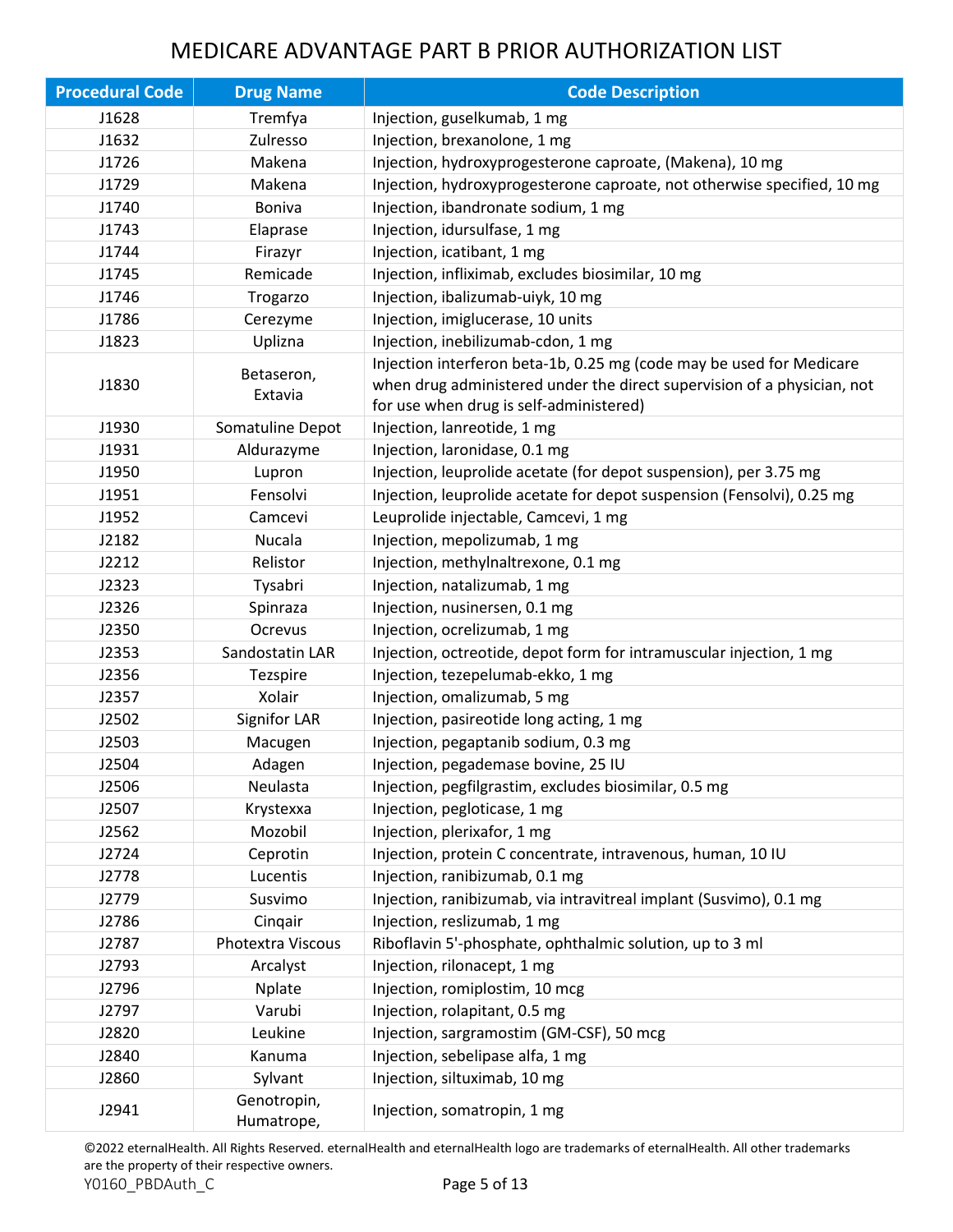| <b>Procedural Code</b> | <b>Drug Name</b>       | <b>Code Description</b>                                                     |
|------------------------|------------------------|-----------------------------------------------------------------------------|
|                        | Norditropin,           |                                                                             |
|                        | Nutropin, Omnitrope,   |                                                                             |
|                        | Saizen, Serostim, Tev- |                                                                             |
|                        | Tropin, Zomacton,      |                                                                             |
|                        | Zorbtive               |                                                                             |
| J2998                  | Ryplazim               | Injection, plasminogen, human-tvmh, 1 mg                                    |
|                        |                        | Injection, fremanezumab-vfrm, 1 mg (code may be used for Medicare           |
| J3031                  | Ajovy                  | when drug administered under the direct supervision of a physician, not     |
|                        |                        | for use when drug is self-administered)                                     |
| J3032                  | Vyepto                 | Injection, eptinezumab-jjmr, 1 mg                                           |
| J3060                  | Elelyso                | Injection, taliglucerase alfa, 10 units                                     |
| J3111                  | Evenity                | Injection, romosozumab-aqqg, 1 mg                                           |
| J3121                  | DelaTestryl            | Injection, testosterone enanthate, 1 mg                                     |
| J3145                  | Aveed                  | Injection, testosterone undecanoate, 1 mg                                   |
| J3240                  | Thyrogen               | Injection, thyrotropin alpha, 0.9 mg, provided in 1.1 mg vial               |
| J3241                  | Tepezza                | Injection, teprotumumab-trbw, 10 mg                                         |
| J3245                  | Ilumya                 | Injection, tildrakizumab, 1 mg                                              |
| J3262                  | Actemra                | Injection, tocilizumab, 1 mg                                                |
| J3285                  | Remodulin              | Injection, treprostinil, 1 mg                                               |
| J3304                  | Zilretta               | Injection, triamcinolone acetonide, preservative-free, extended-release,    |
|                        |                        | microsphere formulation, 1 mg                                               |
| J3315                  | Trelstar               | Injection, triptorelin pamoate, 3.75 mg                                     |
| J3316                  | Triptodur              | Injection, triptorelin, extended-release, 3.75 mg                           |
| J3357                  | Stelara                | Ustekinumab, for subcutaneous injection, 1 mg                               |
| J3358                  | Stelara                | Ustekinumab, for intravenous injection, 1 mg                                |
| J3380                  | Entyvio                | Injection, vedolizumab, 1 mg                                                |
| J3385                  | Vpriv                  | Injection, velaglucerase alfa, 100 units                                    |
| J3396                  | Visudyne               | Injection, verteporfin, 0.1 mg                                              |
| J3397                  | Mepsevii               | Injection, vestronidase alfa-vjbk, 1 mg                                     |
| J3398                  | Luxturna               | Injection, voretigene neparvovec-rzyl, 1 billion vector genomes             |
|                        |                        | Injection, onasemnogene abeparvovec-xioi, per treatment, up to              |
| J3399                  | Zolgensma              | 5x10^15 vector genomes                                                      |
| J3489                  | Zometa                 | Injection, zoledronic acid, 1 mg                                            |
| J3490                  |                        | Unclassified drugs                                                          |
| J3490                  | Somavert               | Pegvisomant injection                                                       |
| J3590                  |                        | Unclassified biologics                                                      |
|                        |                        | Prothrombin complex concentrate (human), Kcentra, per i.u. of factor ix     |
| J7168                  | Kcentra                | activity                                                                    |
|                        |                        | Injection, coagulation factor xa (recombinant), inactivated-zhzo (Andexxa), |
| J7169                  | Andexxa                | 10 <sub>mg</sub>                                                            |
| J7170                  | Hemlibra               | Injection, emicizumab-kxwh, 0.5 mg                                          |
| J7175                  | Coagadex               | Injection, factor x, (human), 1 IU                                          |
| J7177                  | Fibryga                | Injection, human fibrinogen concentrate (Fibryga), 1 mg                     |
| J7178                  | Riastap                | Injection, human fibrinogen concentrate, not otherwise specified, 1 mg      |
| J7179                  | Vonvendi               | Injection, von willebrand factor (recombinant), (Vonvendi), 1 i.u. vwf:rco  |
| J7180                  | Corifact               | Injection, factor XIII (antihemophilic factor, human), 1 IU                 |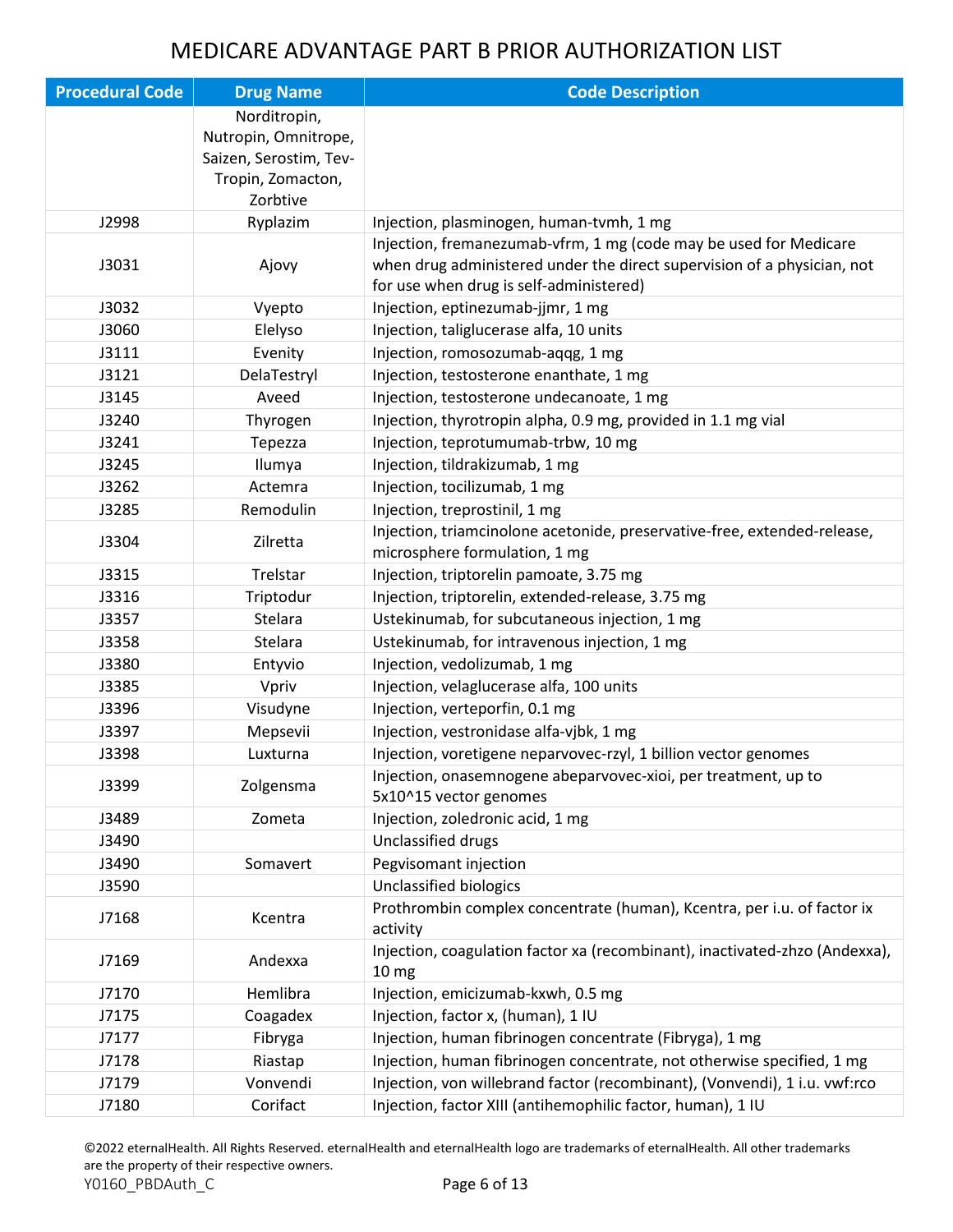| <b>Procedural Code</b> | <b>Drug Name</b>                                                         | <b>Code Description</b>                                                                                 |
|------------------------|--------------------------------------------------------------------------|---------------------------------------------------------------------------------------------------------|
| J7181                  | Tretten                                                                  | Injection, factor XIII A-subunit, (recombinant), per IU                                                 |
| J7182                  | Novoeight                                                                | Injection, factor VIII, (antihemophilic factor, recombinant), (NovoEight),<br>per IU                    |
| J7183                  | Wilate                                                                   | Injection, von Willebrand factor complex (human), Wilate, 1 IU vWF:RCo                                  |
| J7185                  | Xyntha                                                                   | Injection, factor VIII (antihemophilic factor, recombinant) (Xyntha), per IU                            |
| J7186                  | Alphanate                                                                | Injection, antihemophilic factor VIII/von Willebrand factor complex<br>(human), per factor VIII i.u.    |
| J7187                  | Humate-P                                                                 | Injection, von Willebrand factor complex (Humate-P), per IU VWF:RCO                                     |
| J7188                  | Obizur                                                                   | Injection, Factor VIII (antihemophilic factor, recombinant) (Obizur), per IU                            |
| J7189                  | Novoseven RT                                                             | Factor viia (antihemophilic factor, recombinant), (Novoseven rt), 1<br>microgram                        |
| J7190                  | Alphanate, Hemofil,<br>Koate, Melate,<br>Monarc, Monoclate,<br>Profilate | Factor VIII (antihemophilic factor, human) per IU                                                       |
| J7191                  | Hyate                                                                    | Factor VIII (antihemophilic factor (porcine)), per IU                                                   |
| J7192                  | Advate, Bioclate,<br>Helixate,<br>Recombinate, Refacto,<br>Xyntha        | Factor VIII (antihemophilic factor, recombinant) per IU, not otherwise<br>specified                     |
| J7193                  | Alphanine, mononine                                                      | Factor IX (antihemophilic factor, purified, nonrecombinant) per IU                                      |
| J7194                  | Bebulin, Konyne,<br>Profilnine, Proplex                                  | Factor IX complex, per IU                                                                               |
| J7195                  | Benefix, Ixinity                                                         | Injection, factor IX (antihemophilic factor, recombinant) per IU, not<br>otherwise specified            |
| J7198                  | Autoplex, Feiba                                                          | Antiinhibitor, per IU                                                                                   |
| J7199                  |                                                                          | Hemophilia clotting factor, not otherwise classified                                                    |
| J7200                  | Rixubis                                                                  | Injection, factor IX, (antihemophilic factor, recombinant), Rixubis, per IU                             |
| J7201                  | Alprolix                                                                 | Injection, factor ix, fc fusion protein, (recombinant), alprolix, 1 IU                                  |
| J7202                  | Idelvion                                                                 | Injection, factor ix, albumin fusion protein, (recombinant), idelvion, 1 IU                             |
| J7203                  | Rebinyn                                                                  | Injection factor ix, (antihemophilic factor, recombinant), glycopegylated,<br>(Rebinyn), 1 iu           |
| J7204                  | Esperoct                                                                 | Injection, Factor VIII, antihemophilic factor (recombinant), (Esperoct),<br>glycopegylated-exei, per IU |
| J7205                  | Eloctate                                                                 | Injection, factor VIII Fc fusion protein (recombinant), per IU                                          |
| J7207                  | Adynovate                                                                | Injection, factor viii, (antihemophilic factor, recombinant), pegylated, 1 IU                           |
| J7208                  | Jivi                                                                     | Injection, factor viii, (antihemophilic factor, recombinant), pegylated-aucl,<br>(Jivi), 1 i.u.         |
| J7209                  | Nuwiq                                                                    | Injection, factor viii, (antihemophilic factor, recombinant), (Nuwiq), 1 IU                             |
| J7210                  | Afstyla                                                                  | Injection, factor viii, (antihemophilic factor, recombinant), (Afstyla), 1 i.u.                         |
| J7211                  | Kovaltry                                                                 | Injection, factor viii, (antihemophilic factor, recombinant), (Kovaltry), 1 i.u.                        |
| J7212                  | Sevenfact                                                                | Factor viia (antihemophilic factor, recombinant)-jncw (Sevenfact), 1<br>microgram                       |
| J7308                  | Levulan Kerastick                                                        | Aminolevulinic acid HCl for topical administration, 20%, single unit dosage<br>form (354 mg)            |
| J7309                  |                                                                          | Methyl aminolevulinate (mal) for topical administration, 16.8%, 1 gram                                  |
| J7311                  | Retisert                                                                 | Injection, fluocinolone acetonide, intravitreal implant (Retisert), 0.01 mg                             |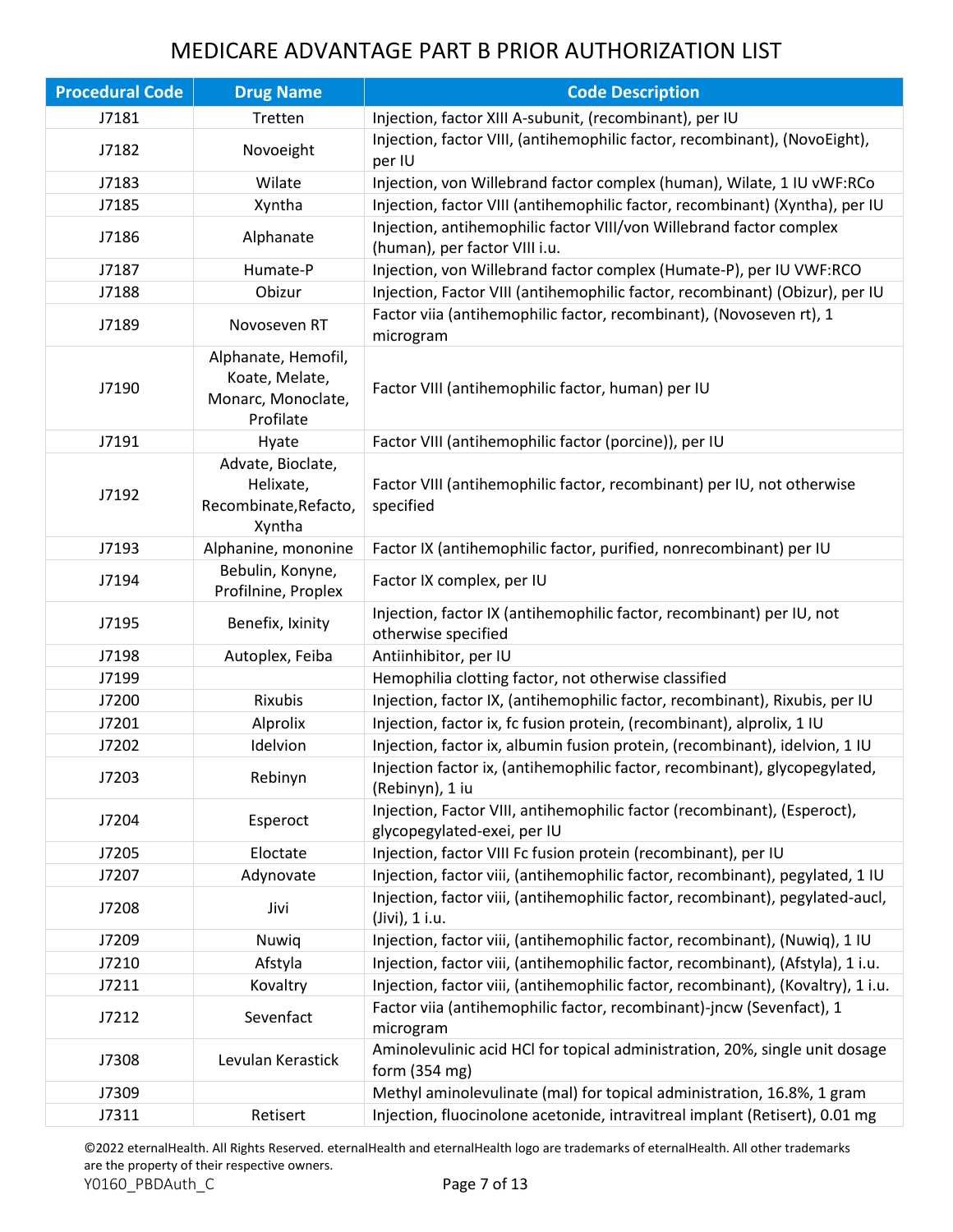| <b>Procedural Code</b> | <b>Drug Name</b>             | <b>Code Description</b>                                                                                                            |
|------------------------|------------------------------|------------------------------------------------------------------------------------------------------------------------------------|
| J7312                  | Ozurdex                      | Injection, dexamethasone, intravitreal implant, 0.1 mg                                                                             |
| J7313                  | Iluvien                      | Injection, fluocinolone acetonide, intravitreal implant (Iluvien), 0.01 mg                                                         |
| J7314                  | Yutiq                        | Injection, fluocinolone acetonide, intravitreal implant (Yutiq), 0.01 mg                                                           |
| J7316                  | Jetrea                       | Injection, ocriplasmin, 0.125 mg                                                                                                   |
| J7318                  | Durolane                     | Hyaluronan or derivative, Durolane, for intra-articular injection, 1 mg                                                            |
| J7320                  | Genvisc                      | Hyaluronan or derivative, GenVisc 850, for intra-articular injection, 1 mg                                                         |
| J7321                  | Hyalgan, Supartz,<br>Visco-3 | Hyaluronan or derivative, Hyalgan, Supartz or Visco-3, for intra-articular<br>injection, per dose                                  |
| J7322                  | Hymovis                      | Hyaluronan or derivative, Hymovis, for intra-articular injection, 1 mg                                                             |
| J7323                  | Euflexxa                     | Hyaluronan or derivative, Euflexxa, for intra-articular injection, per dose                                                        |
| J7324                  | Orthovisc                    | Hyaluronan or derivative, Orthovisc, for intra-articular injection, per dose                                                       |
| J7325                  | Synvisc,<br>Synvisc One      | Hyaluronan or derivative, Synvisc or Synvisc-One, for intra-articular<br>injection, 1 mg                                           |
| J7326                  | Gel-One                      | Hyaluronan or derivative, Gel-One, for intra-articular injection, per dose                                                         |
| J7327                  | Monovisc                     | Hyaluronan or derivative, Monovisc, for intra-articular injection, per dose                                                        |
| J7328                  | Gelsyn-3                     | Hyaluronan or derivative, GELSYN-3, for intra-articular injection, 0.1 mg                                                          |
| J7329                  | <b>Trivisc</b>               | Hyaluronan or derivative, Trivisc, for intra-articular injection, 1 mg                                                             |
| J7331                  | Synojoynt                    | Hyaluronan or derivative, Synojoynt, for intra-articular injection, 1 mg                                                           |
| J7332                  | Triluron                     | Hyaluronan or derivative, Triluron, for intra-articular injection, 1 mg                                                            |
| J7336                  | Qutenza                      | Capsaicin 8% patch, per sq cm                                                                                                      |
| J7345                  | Ameluz                       | Aminolevulinic acid hcl for topical administration, 10% gel, 10 mg                                                                 |
| J7351                  | Durysta                      | Injection, bimatoprost, intracameral implant, 1 mcg                                                                                |
| J7352                  | Scenesse                     | Afamelanotide implant, 1 mg                                                                                                        |
| J7402                  | Sinuva                       | Mometasone furoate sinus implant, (Sinuva), 10 micrograms                                                                          |
| J7639                  | Pulmozyme                    | Dornase alfa, inhalation solution, FDA-approved final product,<br>noncompounded, administered through DME, unit dose form, per mg  |
| J7686                  | Tyvaso                       | Treprostinil, inhalation solution, FDA-approved final product,<br>noncompounded, administered through DME, unit dose form, 1.74 mg |
| J8562                  | Oforta                       | Fludarabine phosphate, oral, 10 mg                                                                                                 |
| J9000                  |                              | Injection, doxorubicin HCl, 10 mg                                                                                                  |
| J9015                  | Proleukin                    | Injection, aldesleukin, per single use vial                                                                                        |
| J9017                  | Trisenox                     | Injection, arsenic trioxide, 1 mg                                                                                                  |
| J9019                  | Erwinaze                     | Injection, asparaginase (Erwinaze), 1,000 IU                                                                                       |
| J9020                  |                              | Injection, asparaginase, not otherwise specified, 10,000 units                                                                     |
| J9022                  | Tecentriq                    | Injection, atezolizumab, 10 mg                                                                                                     |
| J9023                  | Bavencio                     | Injection, avelumab, 10 mg                                                                                                         |
| J9025                  | Vidaza                       | Injection, azacitidine, 1 mg                                                                                                       |
| J9027                  | Clolar                       | Injection, clofarabine, 1 mg                                                                                                       |
| J9032                  | Beleodaq                     | Injection, belinostat, 10 mg                                                                                                       |
| J9033                  | Treanda                      | Injection, bendamustine hcl (Treanda), 1 mg                                                                                        |
| J9034                  | Bendeka                      | Injection, bendamustine hcl (Bendeka), 1 mg                                                                                        |
| J9035                  | Avastin                      | Injection, bevacizumab, 10 mg                                                                                                      |
| J9036                  | Belrapzo                     | Injection, bendamustine hydrochloride, (Belrapzo), 1 mg                                                                            |
| J9037                  | Blenrep                      | Injection, belantamab mafodontin-blmf, 0.5 mg                                                                                      |
| J9039                  | Blincyto                     | Injection, blinatumomab, 1 microgram                                                                                               |
| J9040                  |                              | Injection, bleomycin sulfate, 15 units                                                                                             |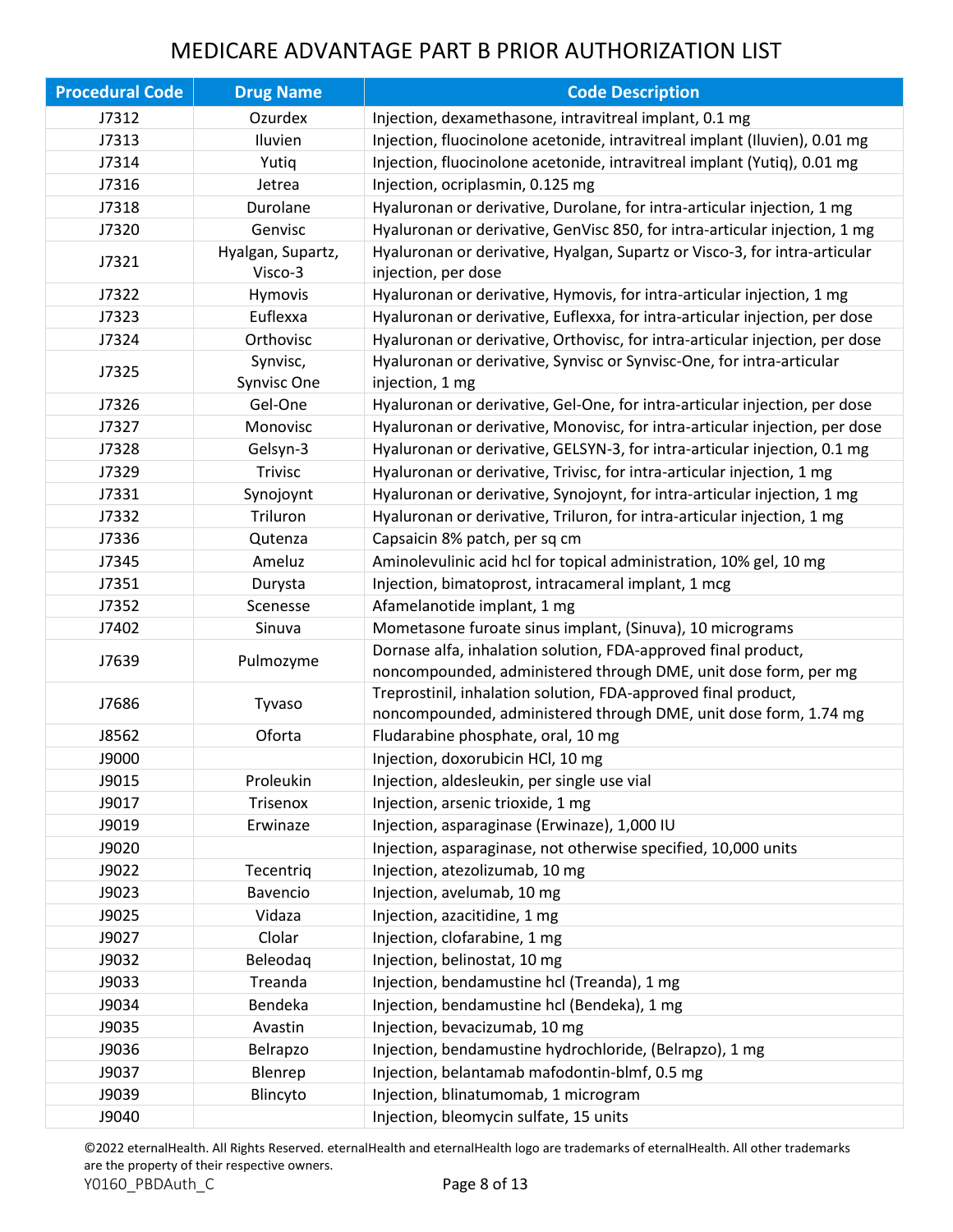| <b>Procedural Code</b> | <b>Drug Name</b> | <b>Code Description</b>                                        |
|------------------------|------------------|----------------------------------------------------------------|
| J9041                  | Velcade          | Injection, bortezomib (Velcade), 0.1 mg                        |
| J9042                  | Adcetris         | Injection, brentuximab vedotin, 1 mg                           |
| J9043                  | Jevtana          | Injection, cabazitaxel, 1 mg                                   |
| J9044                  |                  | Injection, bortezomib, not otherwise specified, 0.1 mg         |
| J9045                  |                  | Injection, carboplatin, 50 mg                                  |
| J9047                  | Kyprolis         | Injection, Carfilzomib, 1 mg                                   |
| J9050                  |                  | Injection, carmustine, 100 mg                                  |
| J9055                  | Erbitux          | Injection, cetuximab, 10 mg                                    |
| J9057                  | Aligopa          | Injection, copanlisib, 1 mg                                    |
| J9060                  |                  | Injection, cisplatin, powder or solution, 10 mg                |
| J9061                  | Rybrevant        | Injection, amivantamab-vmjw, 2 mg                              |
| J9065                  |                  | Injection, cladribine, per 1 mg                                |
| J9070                  |                  | Cyclophosphamide, 100 mg                                       |
| J9071                  |                  | Injection, cyclophosphamide, (AuroMedics), 5 mg                |
| J9098                  | Depocyt          | Injection, cytarabine liposome, 10 mg                          |
| J9100                  |                  | Injection, cytarabine, 100 mg                                  |
| J9118                  | Asparlas         | Injection, calaspargase pegol-mknl, 10 units                   |
| J9119                  | Libtayo          | Injection, cemiplimab-rwlc, 1 mg                               |
| J9120                  |                  | Injection, dactinomycin, 0.5 mg                                |
| J9130                  |                  | Dacarbazine, 100 mg                                            |
| J9144                  | Darzalex Faspro  | Injection, daratumumab, 10 mg and hyaluronidase-fihj           |
| J9145                  | <b>Darzalex</b>  | Injection, daratumumab, 10 mg                                  |
| J9150                  |                  | Injection, daunorubicin, 10 mg                                 |
| J9151                  | Daunoxome        | Injection, daunorubicin citrate, liposomal formulation, 10 mg  |
| J9153                  | Vyxeos           | Injection, liposomal, 1 mg daunorubicin and 2.27 mg cytarabine |
| J9155                  | Firmagon         | Injection, degarelix, 1 mg                                     |
| J9160                  | Ontak            | Injection, denileukin diftitox, 300 mcg                        |
| J9165                  | Stilphostrol     | Injection, diethylstilbestrol diphosphate, 250 mg              |
| J9171                  |                  | Injection, docetaxel, 1 mg                                     |
| J9173                  | Imfinzi          | Injection, durvalumab, 10 mg                                   |
| J9175                  |                  | Injection, Elliotts' B solution, 1 ml                          |
| J9176                  | Empliciti        | Injection, elotuzumab, 1 mg                                    |
| J9177                  | Padcev           | Injection, enfortumab vedotin-ejfv, 0.25 mg                    |
| J9178                  |                  | Injection, epirubicin HCl, 2 mg                                |
| J9179                  | Halaven          | Injection, eribulin mesylate, 0.1 mg                           |
| J9181                  |                  | Injection, etoposide, 10 mg                                    |
| J9185                  |                  | Injection, fludarabine phosphate, 50 mg                        |
| J9190                  |                  | Injection, fluorouracil, 500 mg                                |
| J9198                  | Infugem          | Injection, gemcitabine hydrochloride, (Infugem), 100 mg        |
| J9200                  |                  | Injection, floxuridine, 500 mg                                 |
| J9201                  |                  | Injection, gemcitabine HCl, not otherwise specified, 200 mg    |
| J9202                  | Zoladex          | Goserelin acetate implant, per 3.6 mg                          |
| J9203                  | Mylotarg         | Injection, gemtuzumab ozogamicin, 0.1 mg                       |
| J9204                  | Poteligeo        | Injection, mogamulizumab-kpkc, 1 mg                            |
| J9205                  | Onivyde          | Injection, irinotecan liposome, 1 mg                           |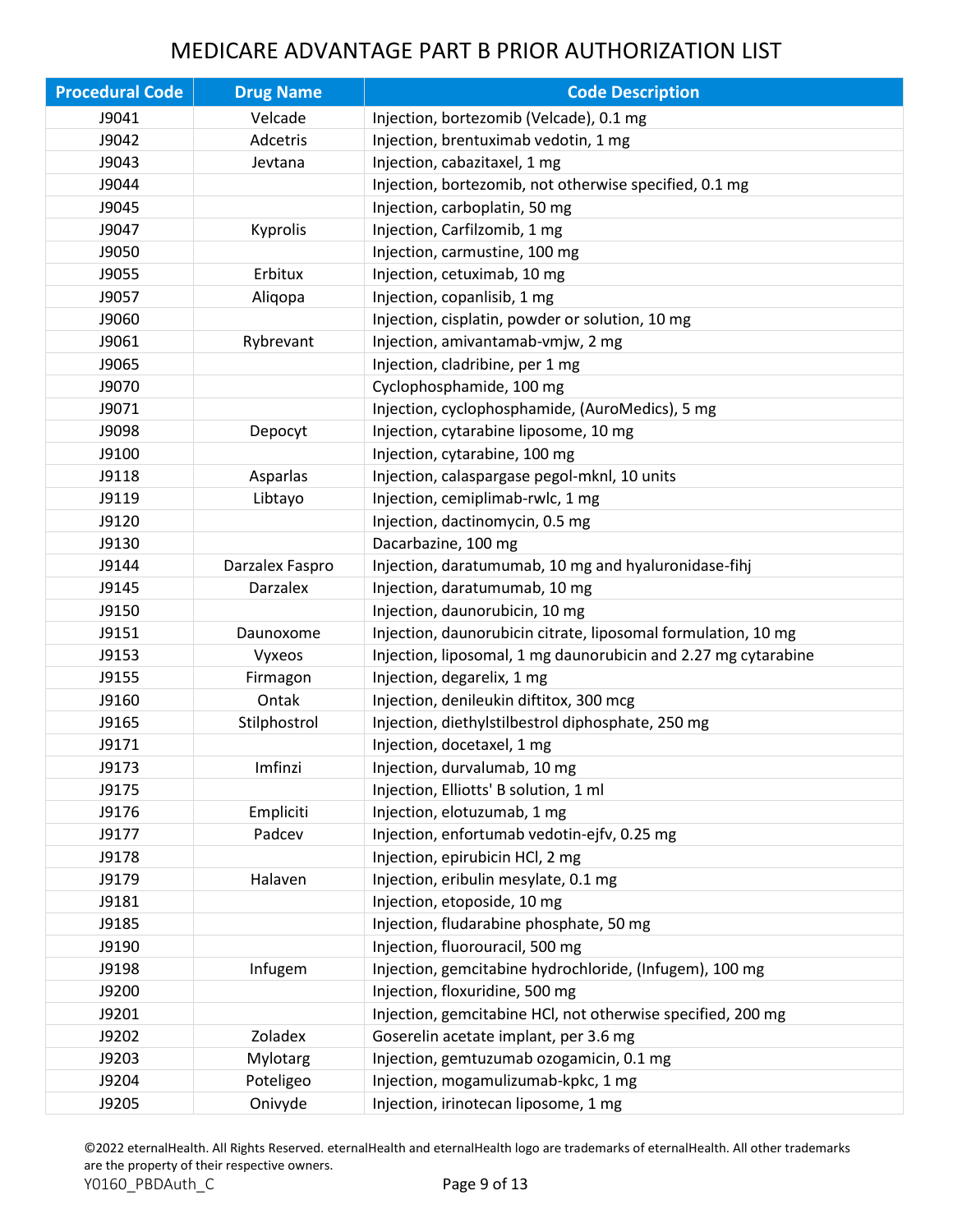| <b>Procedural Code</b> | <b>Drug Name</b>         | <b>Code Description</b>                                               |
|------------------------|--------------------------|-----------------------------------------------------------------------|
| J9206                  |                          | Injection, irinotecan, 20 mg                                          |
| J9207                  | Ixempra                  | Injection, ixabepilone, 1 mg                                          |
| J9208                  |                          | Injection, ifosfamide, 1 g                                            |
| J9209                  |                          | Injection, mesna, 200 mg                                              |
| J9210                  | Gamifant                 | Injection emapalumab-lzsg 1 mg                                        |
| J9211                  |                          | Injection, idarubicin HCl, 5 mg                                       |
| J9212                  | Infergen                 | Injection, interferon alfacon-1, recombinant, 1 mcg                   |
| J9213                  | Roferon-A                | Injection, interferon, alfa-2a, recombinant, 3 million units          |
| J9214                  | Intron A                 | Injection, interferon, alfa-2b, recombinant, 1 million units          |
| J9215                  | Alferon-N                | Injection, interferon, alfa-N3, (human leukocyte derived), 250,000 IU |
| J9216                  | Actimmune                | Injection, interferon, gamma 1-b, 3 million units                     |
| J9217                  | Eligard,<br>Lupron-Depot | Leuprolide acetate (for depot suspension), 7.5 mg                     |
| J9218                  | Lupron                   | Leuprolide acetate, per 1 mg                                          |
| J9219                  |                          | Leuprolide acetate implant, 65 mg                                     |
| J9223                  | Zepzelca                 | Injection, lurbinectedin, 0.1 mg                                      |
| J9225                  | Vantas                   | Histrelin implant (Vantas), 50 mg                                     |
| J9226                  | Supprelin LA             | Histrelin implant (Supprelin LA), 50 mg                               |
| J9227                  | Sarclisa                 | Injection, isatuximab-irfc, 10 mg                                     |
| J9228                  | Yervoy                   | Injection, ipilimumab, 1 mg                                           |
| J9229                  | Besponsa                 | Injection, inotuzumab ozogamicin, 0.1 mg                              |
| J9230                  | Mustargen                | Injection, mechlorethamine HCl, (nitrogen mustard), 10 mg             |
| J9245                  |                          | Injection, melphalan HCl, 50 mg                                       |
| J9246                  | Evomela                  | Injection, melphalan (Evomela), 1 mg                                  |
| J9247                  | Pepaxto                  | Injection, melphalan flufenamide, 1 mg                                |
| J9261                  | Arranon                  | Injection, nelarabine, 50 mg                                          |
| J9262                  | Synribo                  | Injection, omacetaxine mepesuccinate, 0.01 mg                         |
| J9263                  | Eloxatin                 | Injection, oxaliplatin, 0.5 mg                                        |
| J9264                  | Abraxane                 | Injection, paclitaxel protein-bound particles, 1 mg                   |
| J9266                  | Oncaspar                 | Injection, pegaspargase, per single dose vial                         |
| J9267                  |                          | Injection, paclitaxel, 1 mg                                           |
| J9268                  | Nipent                   | Injection, pentostatin, 10 mg                                         |
| J9269                  | Elzonris                 | Injection, tagraxofusp-erzs 10 mcg                                    |
| J9270                  | Mithracin                | Injection, plicamycin, 2.5 mg                                         |
| J9271                  | Keytruda                 | Injection, pembrolizumab, 1 mg                                        |
| J9272                  | Jemperli                 | Injection, dostarlimab-gxly, 10 mg                                    |
| J9273                  | Tivdak                   | Injection, tisotumab vedotin-tftv, 1 mg                               |
| J9280                  |                          | Injection, mitomycin, 5 mg                                            |
| J9281                  | Jelmyto                  | Mitomycin pyelocalyceal instillation, 1 mg                            |
| J9285                  | Lartruvo                 | Injection, olaratumab, 10 mg                                          |
| J9293                  | Novantrone               | Injection, mitoxantrone HCl, per 5 mg                                 |
| J9295                  | Portrazza                | Injection, necitumumab, 1 mg                                          |
| J9299                  | Opdivo                   | Injection, nivolumab, 1 mg                                            |
| J9301                  | Gazyva                   | Injection, obinutuzumab, 10 mg                                        |
| J9302                  | Arzerra,<br>Kesimpta     | Injection, ofatumumab, 10 mg                                          |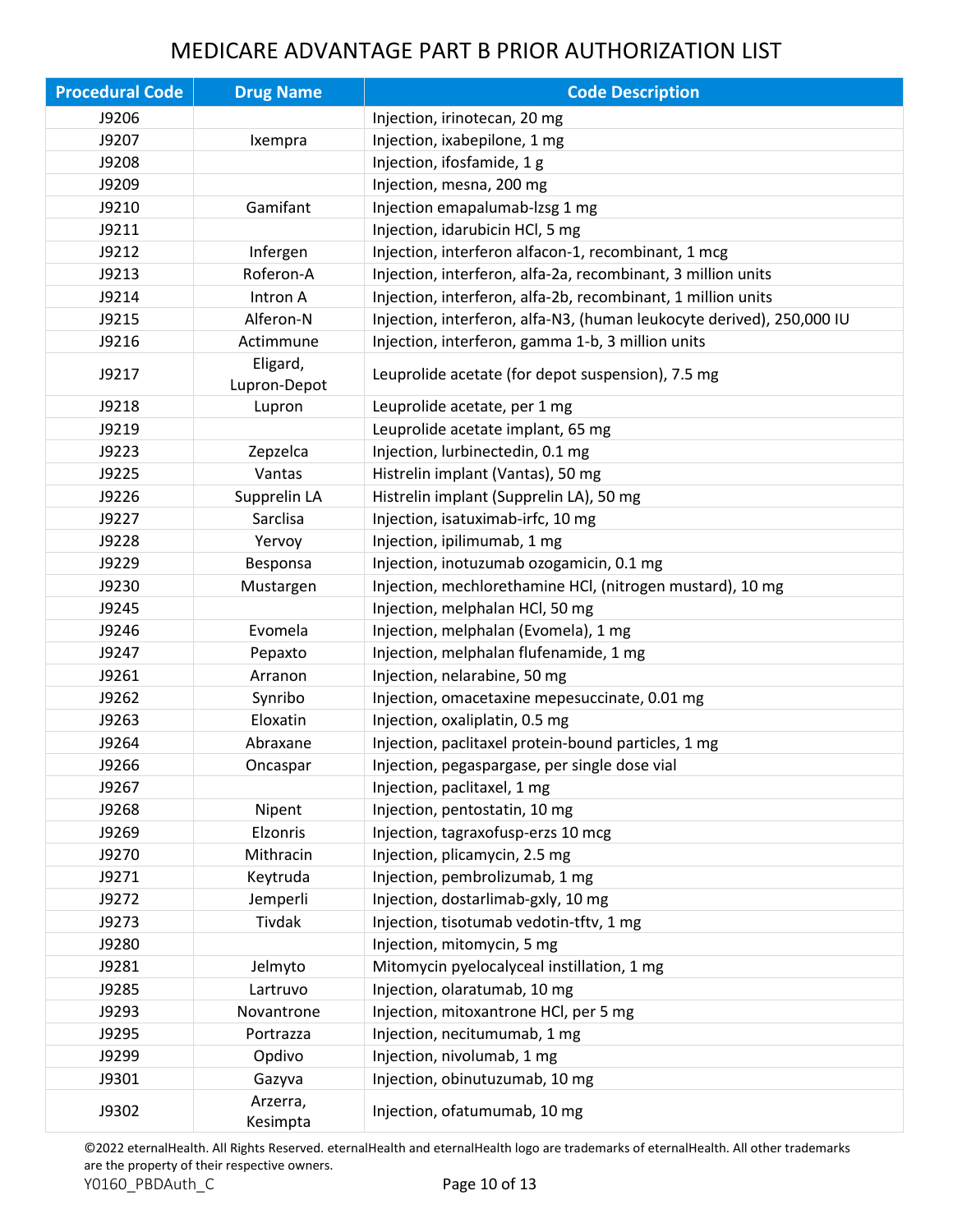| <b>Procedural Code</b> | <b>Drug Name</b>      | <b>Code Description</b>                                                                                                                                  |
|------------------------|-----------------------|----------------------------------------------------------------------------------------------------------------------------------------------------------|
| J9303                  | Vectibix              | Injection, panitumumab, 10 mg                                                                                                                            |
| J9304                  | Pemfexy               | Injection, pemetrexed (Pemfexy), 10 mg                                                                                                                   |
| J9305                  | Alimta                | Injection, pemetrexed, not otherwise specified, 10 mg                                                                                                    |
| J9306                  | Perjeta               | Injection, pertuzumab, 1 mg                                                                                                                              |
| J9307                  | Folotyn               | Injection, pralatrexate, 1 mg                                                                                                                            |
| J9308                  | Cyramza               | Injection, ramucirumab, 5 mg                                                                                                                             |
| J9309                  | Polivy                | Injection, polatuzumab vedotin-piiq, 1 mg                                                                                                                |
| J9311                  | Rituxan Hycela        | Injection, rituximab 10 mg and hyaluronidase                                                                                                             |
| J9312                  | Rituxan               | Injection, rituximab, 10 mg                                                                                                                              |
| J9313                  | Lumoxiti              | Injection, moxetumomab pasudotox-tdfk, 0.01 mg                                                                                                           |
| J9316                  | Phesgo                | Injection, pertuzumab, trastuzumab, and hyaluronidase-zzxf, per 10 mg                                                                                    |
| J9317                  | Trodelvy              | Injection, sacituzumab govitecan-hziy, 2.5 mg                                                                                                            |
| J9318                  |                       | Injection, romidepsin, nonlyophilized, 0.1 mg                                                                                                            |
| J9319                  | Istodax               | Injection, romidepsin, lyophilized, 0.1 mg                                                                                                               |
| J9325                  | Imlygic               | Injection, talimogene laherparepvec, per 1 million plaque forming units                                                                                  |
| J9328                  | Temodar               | Injection, temozolomide, 1 mg                                                                                                                            |
| J9330                  | <b>Torisel</b>        | Injection, temsirolimus, 1 mg                                                                                                                            |
| J9331                  | Fyarro                | Injection, sirolimus protein-bound particles, 1 mg                                                                                                       |
| J9332                  | Vyvgart               | Injection, efgartigimod alfa-fcab, 2 mg                                                                                                                  |
| J9340                  | Tepadina,<br>Thiotepa | Injection, thiotepa, 15 mg                                                                                                                               |
| J9348                  | Danyelza              | Injection, naxitamab-gqgk, 1 mg                                                                                                                          |
| J9349                  | Monjuvi               | Injection, tafasitamab-cxix, 2 mg                                                                                                                        |
| J9351                  | Hycamtin              | Injection, topotecan, 0.1 mg                                                                                                                             |
| J9352                  | Yondelis              | Injection, trabectedin, 0.1 mg                                                                                                                           |
| J9353                  | Margenza              | Injection, margetuximab-cmkb, 5 mg                                                                                                                       |
| J9354                  | Kadcyla               | Injection, ado-trastuzumab emtansine, 1 mg                                                                                                               |
| J9355                  | Herceptin             | Injection, trastuzumab, excludes biosimilar, 10 mg                                                                                                       |
| J9356                  | Herceptin-Hycela      | Injection, trastuzumab, 10 mg and Hyaluronidase-oysk                                                                                                     |
| J9357                  | Valstar               | Injection, valrubicin, intravesical, 200 mg                                                                                                              |
| J9358                  | Enhertu               | Injection, fam-trastuzumab deruxtecan-nxki, 1 mg                                                                                                         |
| J9359                  | Zynlonta              | Injection, loncastuximab tesirine-lpyl, 0.075 mg                                                                                                         |
| J9360                  |                       | Injection, vinblastine sulfate, 1 mg                                                                                                                     |
| J9370                  |                       | Vincristine sulfate, 1 mg                                                                                                                                |
| J9371                  | Marqibo               | Injection, vincristine sulfate liposome, 1 mg                                                                                                            |
| J9390                  |                       | Injection, vinorelbine tartrate, 10 mg                                                                                                                   |
| J9395                  | Faslodex              | Injection, fulvestrant, 25 mg                                                                                                                            |
| J9400                  | Zaltrap               | Injection, ziv-aflibercept, 1 mg                                                                                                                         |
| J9600                  | Photofrin             | Injection, porfimer sodium, 75 mg                                                                                                                        |
| J9999                  |                       | Not otherwise classified, antineoplastic drugs                                                                                                           |
| Q2017                  | Vumon                 | Injection, teniposide, 50 mg                                                                                                                             |
| Q2041                  | Yescarta              | Axicabtagene Ciloleucel, up to 200 million autologous Anti-CD19 CAR T<br>Cells, including leukapheresis and dose preparation procedures, per<br>infusion |
| Q2042                  | Kymriah               | Tisagenlecleucel, up to 600 million car-positive viable t cells, including<br>leukapheresis and dose preparation procedures, per therapeutic dose        |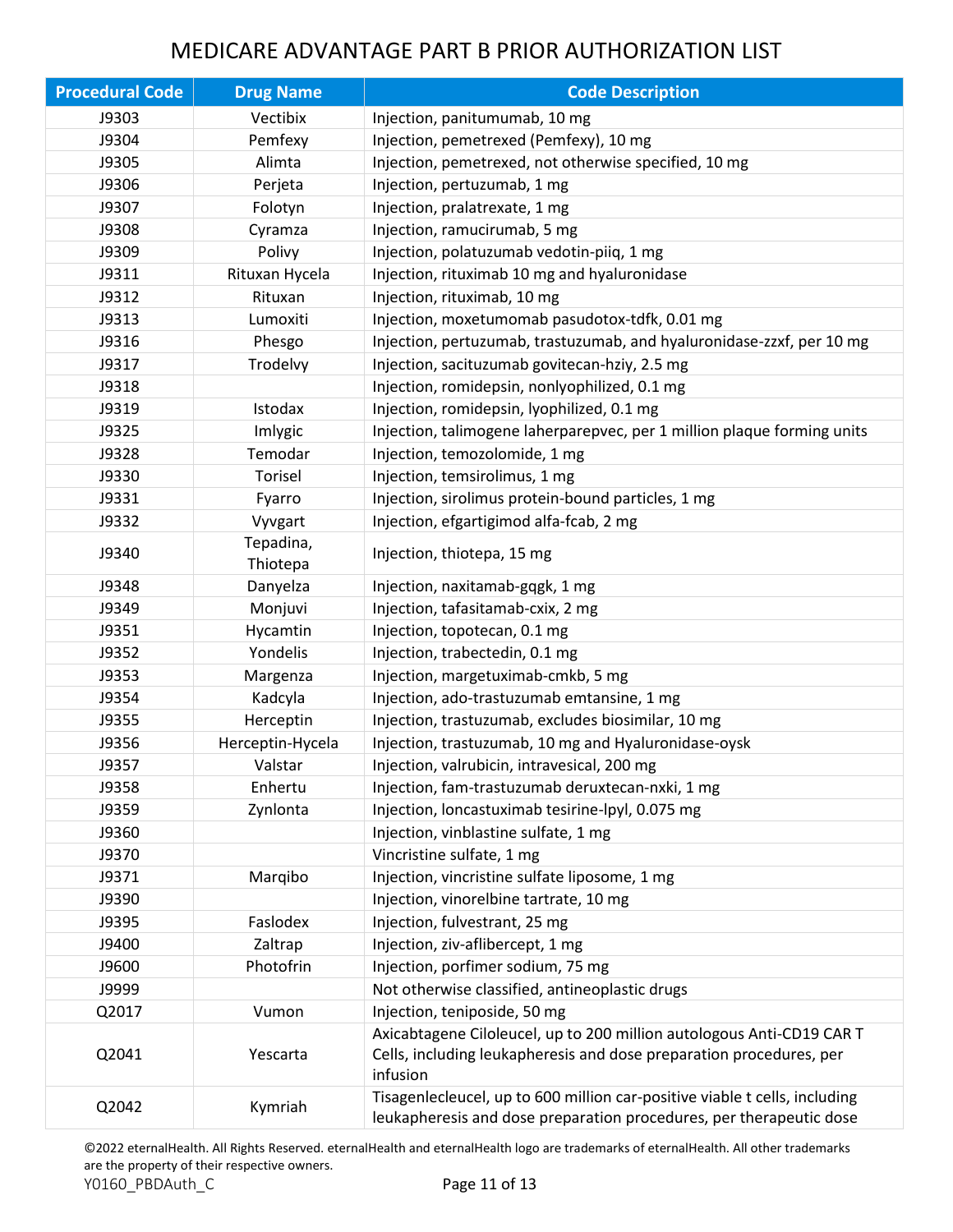| <b>Procedural Code</b> | <b>Drug Name</b> | <b>Code Description</b>                                                                                                                                                                                  |
|------------------------|------------------|----------------------------------------------------------------------------------------------------------------------------------------------------------------------------------------------------------|
| Q2043                  | Provenge         | Sipuleucel-T, minimum of 50 million autologous cd54+ cells activated with<br>PAP-GM- CSF, including leukapheresis and all other preparatory<br>procedures, per infusion                                  |
| Q2049                  | Lipodox          | Injection, doxorubicin hydrochloride, liposomal, imported lipodox, 10 mg                                                                                                                                 |
| Q2050                  | Doxil            | Injection, doxorubicin hydrochloride, liposomal, not otherwise specified,<br>10 mg                                                                                                                       |
| Q2053                  | Tecartus         | Brexucabtagene autoleucel, up to 200 million autologous anti-cd19 car<br>positive viable t cells, including leukapheresis and dose preparation<br>procedures, per therapeutic dose                       |
| Q2054                  | Breyanzi         | Lisocabtagene maraleucel, up to 110 million autologous anti-CD19 CAR-<br>positive viable T cells, including leukapheresis and dose preparation<br>procedures, per therapeutic dose                       |
| Q2055                  | Abecma           | Idecabtagene vicleucel, up to 460 million autologous b-cell maturation<br>antigen (bcma) directed car-positive t cells, including leukapheresis and<br>dose preparation procedures, per therapeutic dose |
| Q3028                  | Rebif            | Injection, interferon beta-1a, 1 mcg for subcutaneous use                                                                                                                                                |
| Q4074                  | Ventavis         | Iloprost, inhalation solution, fda-approved final product, non-<br>compounded, administered through DME, unit dose form, up to 20<br>micrograms                                                          |
| Q4081                  | Epogen, Procrit  | Injection, epoetin alfa, 100 units (for ESRD on dialysis)                                                                                                                                                |
| Q5101                  | Zarxio           | Injection, filgrastim-sndz, biosimilar, (Zarxio), 1 microgram                                                                                                                                            |
| Q5103                  | Inflectra        | Injection, infliximab-dyyb, biosimilar, (Inflectra), 10 mg                                                                                                                                               |
| Q5104                  | Renflexis        | Injection, infliximab-abda, biosimilar, (Renflexis), 10 mg                                                                                                                                               |
| Q5105                  | Retacrit         | Injection, epoetin alfa-epbx, biosimilar, (Retacrit) (for ESRD on dialysis),<br>100 units                                                                                                                |
| Q5106                  | Retacrit         | Injection, epoetin alfa-epbx, biosimilar, (Retacrit) (for non-ESRD use),<br>1,000 units                                                                                                                  |
| Q5107                  | Mvasi            | Injection, bevacizumab-awwb, biosimilar, (Mvasi), 10 mg                                                                                                                                                  |
| Q5108                  | Fulphila         | Injection, pegfilgrastim-jmdb, biosimilar, (Fulphila), 0.5 mg                                                                                                                                            |
| Q5109                  | Ixifi            | Injection, infliximab-qbtx, biosimilar, (Ixifi), 10 mg                                                                                                                                                   |
| Q5110                  | Nivestym         | Injection, filgrastim-aafi, biosimilar, (Nivestym), 1 microgram                                                                                                                                          |
| Q5111                  | Udenyca          | Injection, pegfilgrastim-cbqv, biosimilar, (Udenyca), 0.5 mg                                                                                                                                             |
| Q5112                  | Ontruzant        | Injection, trastuzumab-dttb, biosimilar, (Ontruzant), 10 mg                                                                                                                                              |
| Q5113                  | Herzuma          | Injection, trastuzumab-pkrb, biosimilar, (Herzuma), 10 mg                                                                                                                                                |
| Q5114                  | Ogivri           | Injection, Trastuzumab-dkst, biosimilar, (Ogivri), 10 mg                                                                                                                                                 |
| Q5115                  | Truxima          | Injection, rituximab-abbs, biosimilar, 10 mg                                                                                                                                                             |
| Q5116                  | Trazimera        | Injection, trastuzumab-qyyp, biosimilar, (Trazimera), 10 mg                                                                                                                                              |
| Q5117                  | Kanjinti         | Injection, trastuzumab-anns, biosimilar, (Kanjinti), 10 mg                                                                                                                                               |
| Q5118                  | Zirabev          | Injection, bevacizumab-bvcr, biosimilar, (Zirabev), 10 mg                                                                                                                                                |
| Q5119                  | Ruxience         | Injection, rituximab-pvvr, biosimilar, (Ruxience), 10 mg                                                                                                                                                 |
| Q5120                  | Ziextenzo        | Injection, pegfilgrastim-bmez, biosimilar, (Ziextenzo), 0.5 mg                                                                                                                                           |
| Q5121                  | Avsola           | Injection, infliximab-axxq, biosimilar, (Avsola), 10 mg                                                                                                                                                  |
| Q5122                  | Nyvepria         | Injection, pegfilgrastim-apgf, biosimilar, (nyvepria), 0.5 mg                                                                                                                                            |
| Q5123                  | Riabni           | Injection, rituximab-arrx, biosimilar, (Riabni), 10mg                                                                                                                                                    |
| Q5124                  | Byooviz          | Injection, ranibizumab-nuna, biosimilar, (Byooviz), 0.1 mg                                                                                                                                               |